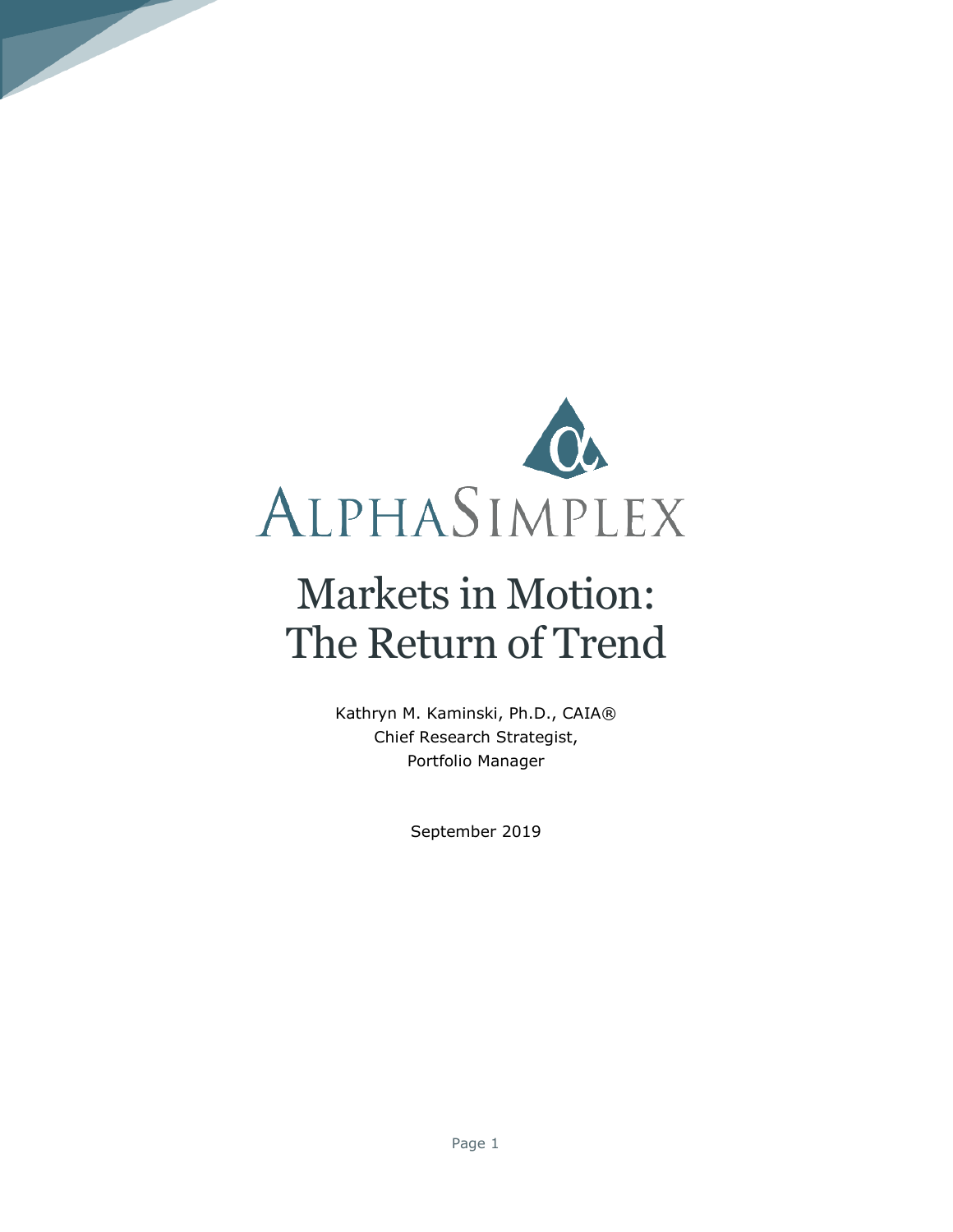

**Momentum: an object in motion will stay in motion until acted upon by an opposing force. – Newton's First Law of Motion**

#### **Introduction**

Time series momentum, more commonly known as trend following, is an opportunistic strategy that follows both long and short trends across global markets over time. Fundamental investors tend to be skeptical of price-based strategies such as trend following, because they generally believe that markets are highly competitive and efficient. More specifically, they assume prices reflect all relevant available information. Yet, during certain scenarios, particularly during periods of stress or dislocation, markets move in unexpected directions and prices can temporarily exhibit momentum in one direction or another, while information is incorporated slowly into market prices. After a challenging 2018 for trend-following strategies, the slow and steady fall in global yields in 2019 has been a particularly good example of a strong momentum trade.<sup>[1](#page-1-0)</sup> Given the steady move in yields, trend-following strategies were able to react and follow this trend. This note discusses key themes from 2018 into 2019 highlighting the race to negative yields and improved diversification in trend following. [2](#page-1-1)

#### **Markets in Motion**

l

#### The race to negative yields: a strong momentum trade

In 2018, the outlook for bonds was drastically different from where we stand today. Trendfollowing signals indicated that the U.S. would raise rates while Europe and other developed countries seemed poised to be stuck in zero-to-negative territory. In Q4 2018, after a tumultuous year in equity markets, this all seemed to change. U.S. fixed income started on a long road towards lower and lower rates. Few fundamental investors believed that U.S. rates would go as low as they have gone; even fewer believed that European and other developed countries would move further into negative territory. In fact, on August 2<sup>nd</sup>, 2019, the German 30-year bond yield went negative, a feat most investors would have been unable to forecast.

Using the strength of a generic trend-following signal as an indication of direction for bond prices, Figure 1 plots the trajectory for U.S. and German 10-year futures contracts in 2018 and the first eight months of 2019. $3$  For most of 2018 there were divergent expectations for the U.S. and Europe. The fourth quarter of 2018 marked a turning point as the U.S. Federal Reserve changed directions. From this point through the first eight months of 2019, all signals pointed to falling yields across the globe. This unexpected and steady move provided a momentum opportunity for trend-following strategies. After the fact, the trend is obvious, but there are few fundamental-based investors who would have predicted this exceptional move.

<span id="page-1-1"></span><span id="page-1-0"></span><sup>&</sup>lt;sup>1</sup> Data through August 31, 2019. The first weeks of September have seen some reversals of this trade. <sup>2</sup> Diversification does not assure a profit or protect against a loss.

<span id="page-1-2"></span><sup>&</sup>lt;sup>3</sup> A generic trend-following strategy implemented with equal risk-weighting across futures markets spanning commodities, equity indices, fixed income, and currencies.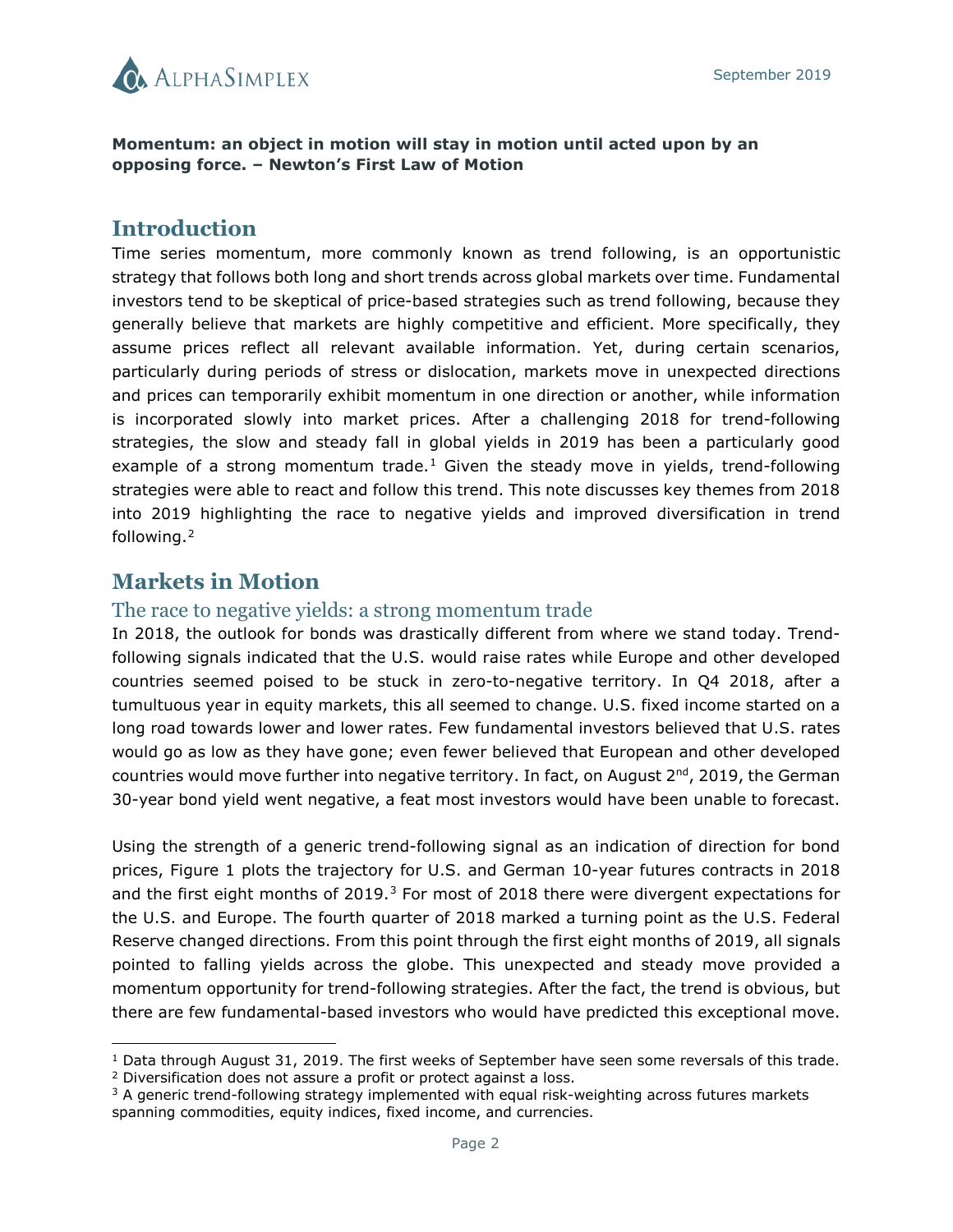



*Figure 1: Positioning in German and U.S. 10-year bonds for a generic trend-following strategy implemented with equal risk-weighting across futures markets spanning commodities, equity indices, fixed income, and currencies. This analysis is intended to illustrate the evolution of a generic trend-following strategy's positioning over time and is not intended to represent results of a specific trading strategy. Source: AlphaSimplex.*

In 2019, following global bond price momentum upwards has been an exceptional trade. Do bond yields do this often? Of course not. For a trend-following strategy to be successful, it needs to follow trends across a wide range of opportunities. This means that trend-following opportunities vary from year to year across different market environments. To demonstrate this, Figure 2 plots the returns of a generic trend-following strategy by asset class to demonstrate how these opportunities vary over time. For example, years like 2010, 2014, and 2019 were good years for bonds as bond prices followed discernable trends. In a difficult year for equity markets such as 2008, there were clear trends in all asset classes, although the momentum was downward for equities and commodities while being upward for bonds. Figure 2 highlights the importance of diversification across different asset classes for trendfollowing strategies.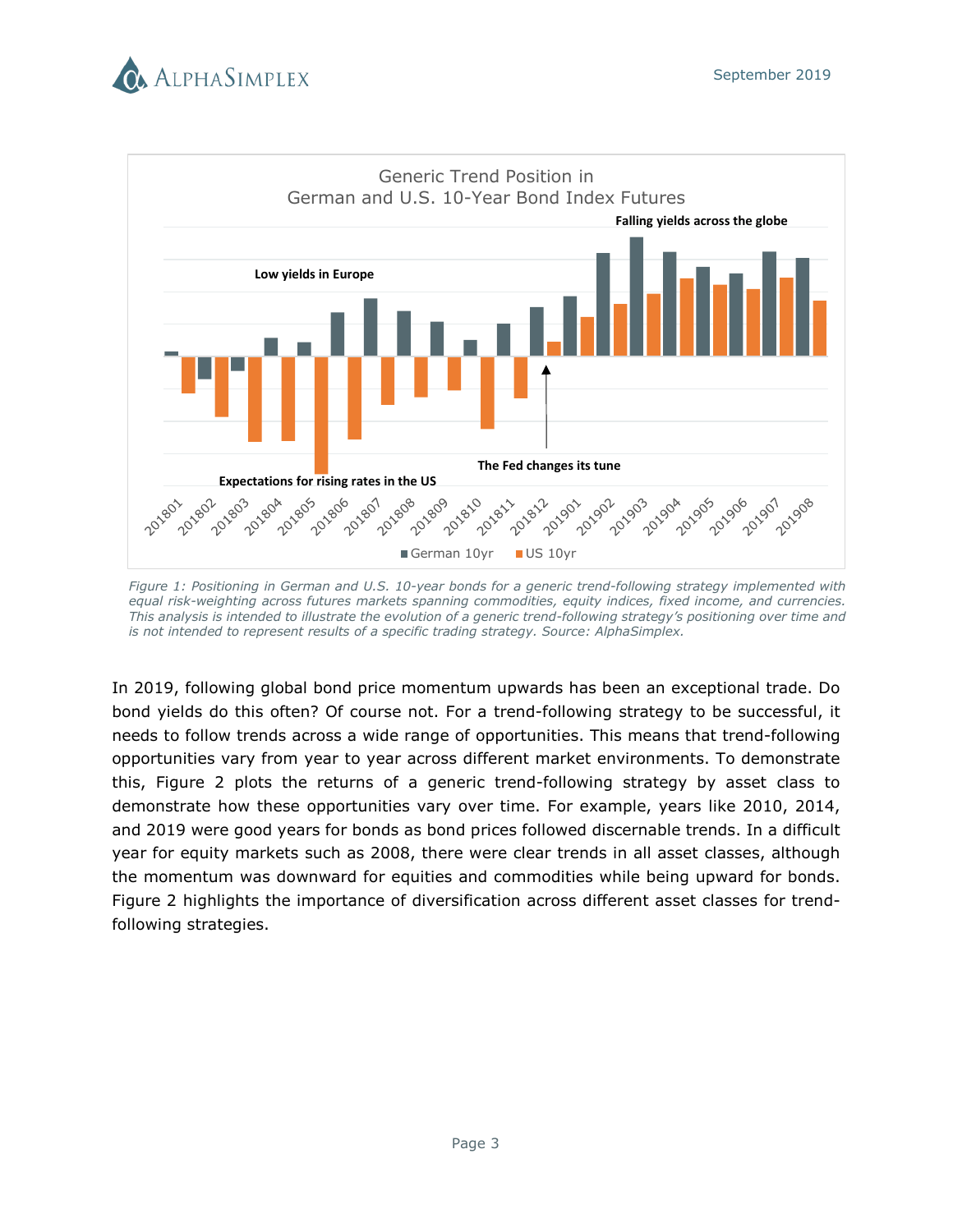



*Figure 2: Returns for a generic trend-following strategy by asset class by year from 2000 to August 31, 2019. Source: Bloomberg, AlphaSimplex.*

# **Diversification**

l

#### The return of diversification in trend following

After a difficult 2018, diversification across global trends has improved in 2019. For trendfollowing strategies, diversification means that there are wide ranges of trends that move in different directions. More specifically, when some trends reverse, other trends may extend. In doing so, the strategy may be able to attenuate the impact of one specific trend reversal on the overall portfolio. To illustrate this, consider the most difficult type of trend reversal, a sell-off in equity markets. Figure 3 plots the performance of trend following (using the generic trend-following strategy as a proxy) during the ten worst days for the S&P 500 in 2018 and 2019. [4](#page-3-0) In 2018, trend-following was positive on only three of the ten worst days for the S&P 500; in 2019, the trend-following has been positive for eight of the ten worst days. In 2019, when equity markets reversed, trend-following strategies found other opportunities. Equities  $\frac{8}{8}$   $\frac{8}{8}$   $\frac{8}{8}$   $\frac{8}{8}$   $\frac{8}{8}$   $\frac{8}{8}$   $\frac{8}{8}$   $\frac{8}{8}$   $\frac{8}{8}$   $\frac{8}{8}$   $\frac{8}{8}$   $\frac{8}{8}$   $\frac{8}{8}$   $\frac{8}{8}$   $\frac{8}{8}$   $\frac{8}{8}$   $\frac{8}{8}$   $\frac{8}{8}$   $\frac{8}{8}$   $\frac{8}{8}$   $\frac{8}{8}$   $\$ 

<span id="page-3-0"></span><sup>4</sup> This analysis is intended to illustrate the behavior of prevailing trends during equity market reversals, not to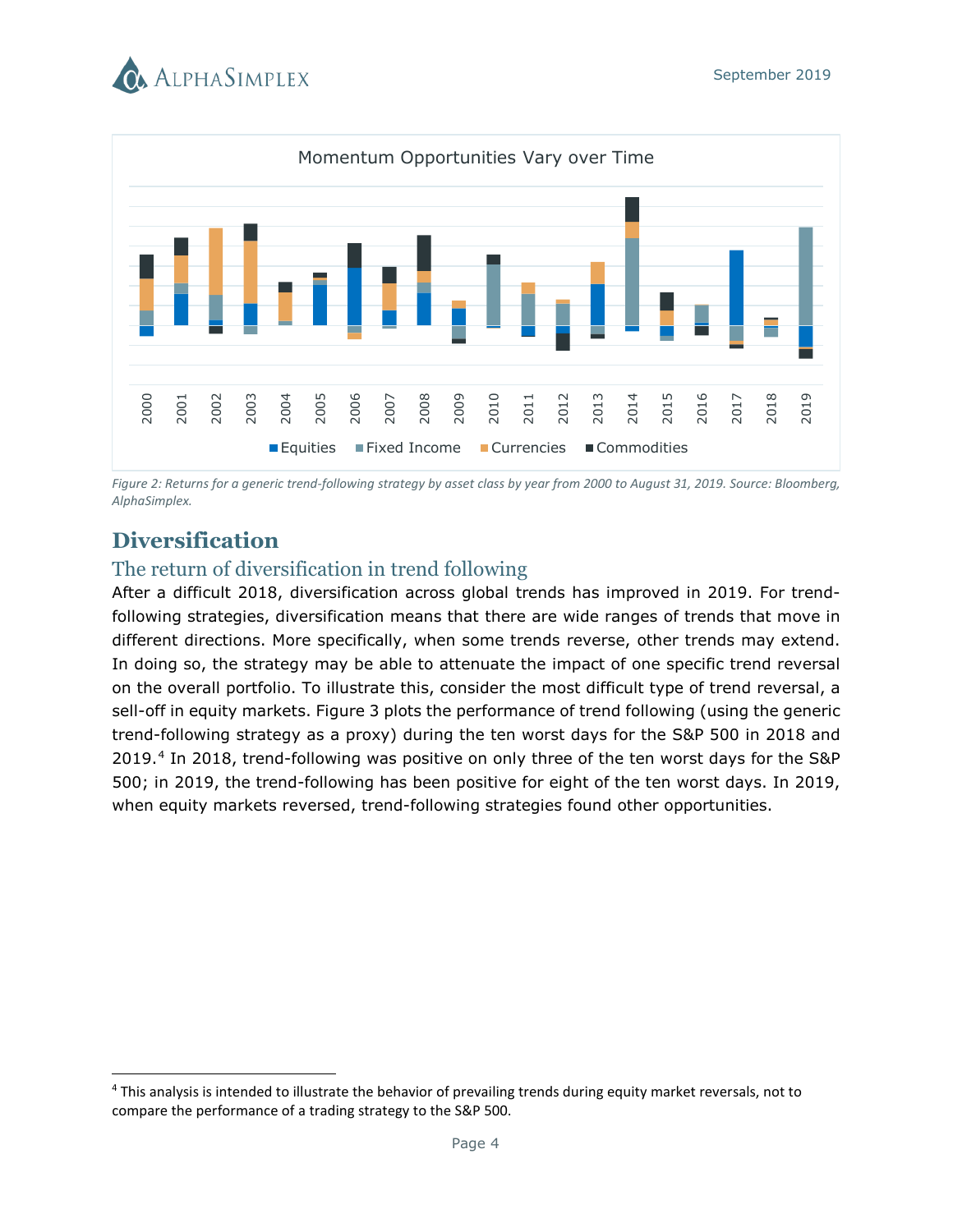



*Figure 3: Generic trend-following strategy performance during the ten days of worst performance for the S&P 500 in 2018 and 2019 YTD. Data from 1/1/2018 – 8/31/2019. Source: Bloomberg, AlphaSimplex.* 

If we take a closer look at what is driving this effect, we can consider how other asset class trends moved in response to equity sell-offs. Figure 4 plots the percentage of days where trends extended or reversed in asset classes outside of equities for a generic trend-following strategy on the ten worst days for the S&P 500 in 2018 and 2019. From this figure, we can see that prevailing trends generally reversed simultaneously in 2018 when equities sold off. However, in 2019, when equities sold off prevailing trends in other asset classes have generally extended, particularly in fixed income.



*Figure 4: Using the S&P 500 as a proxy for equity markets, we consider the worst ten days in 2018 and 2019 and compute a generic trend-following return by asset class. For each asset class, if the return is positive on a sell-off day then the prevailing trend has continued; if the return is negative the prevailing trend reverses. The total percentage of continuation vs. reversal is denoted by*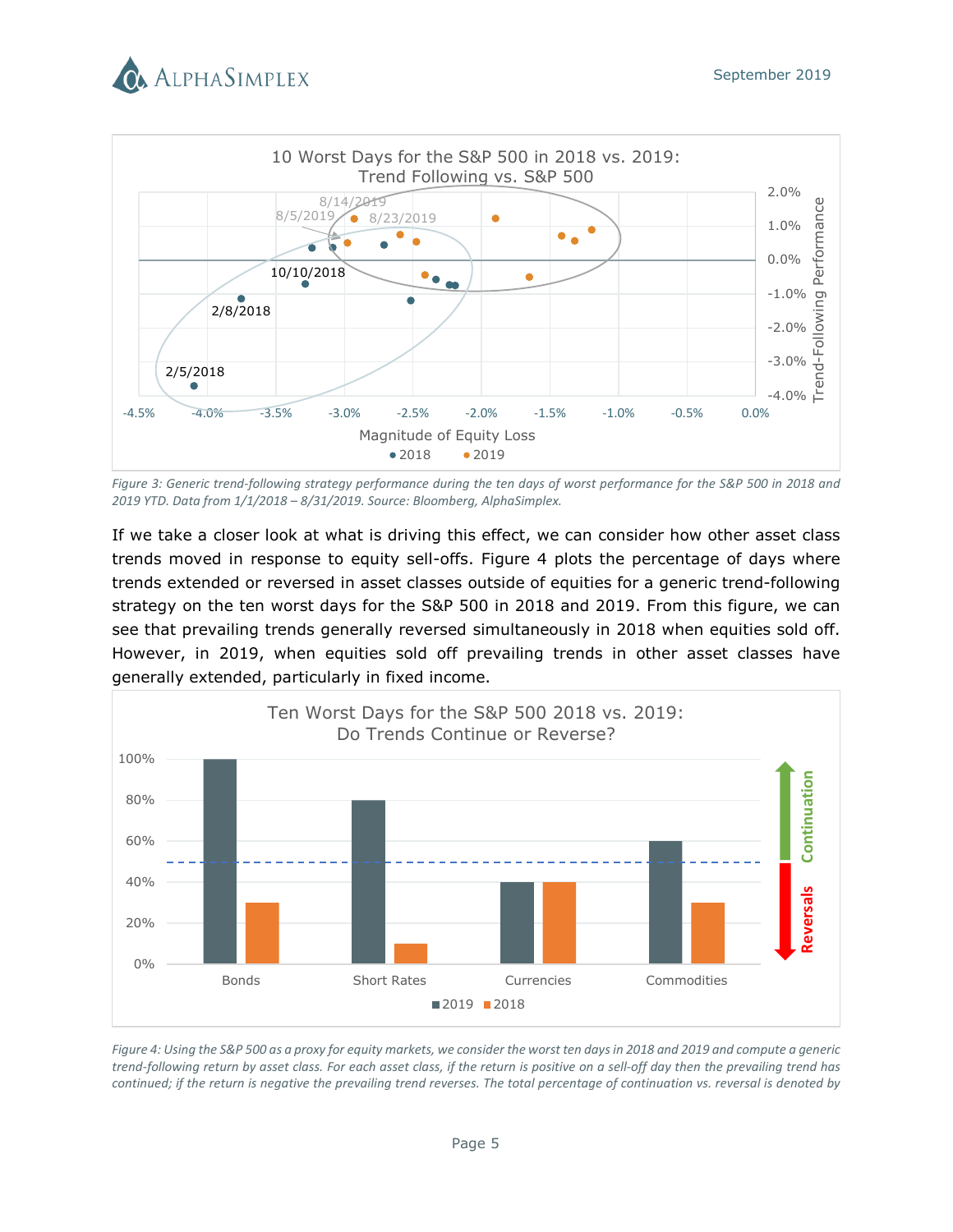

*the percentage of positive returns on sell-off days for the S&P 500. Data from 1/1/2018 – 8/31/2019. Source: Bloomberg, AlphaSimplex.*

# **Trend following moving differently than equities**

As diversification across asset class trends improved in 2019, the portfolio-level benefit of investing in trend following has also improved. As-of the end of August 2019, both the S&P 500 and trend-following strategies (the SG Trend Index) have provided positive returns—with negative correlation. This is in contrast to 2018 where the correlation between the SG Trend Index and the S&P 500 was positive and both were down for the year. Figure 5 plots the returns for the SG Trend Index and the S&P 500 as well as their correlation in both 2018 and through August 2019.



*Figure 5: Performance and correlation for the SG Trend Index and S&P 500 for 2018 and 2019. Data from 1/1/2018 – 8/31/2019. Source: Bloomberg.*

# **Opportunities Moving into Q4 2019**

Through August, 2019 has been a year where markets have been in motion, diversification has returned to trend following, and the strategy has found persistent trend opportunities (particularly in bonds). Looking forward, there seem to be more and more fundamental data pointing to potential weakness in global economies. This may suggest continued momentum in bond prices with few opposing forces that may push yields higher in the short term. Given this, "flight to safety" trades may provide room for long trends to extend in assets like bonds, safe-haven currencies, and metals like gold. Despite some opposing forces in September, moving into the end of the year, markets certainly have the potential to keep moving in the same direction, providing opportunities for global trends going forward.